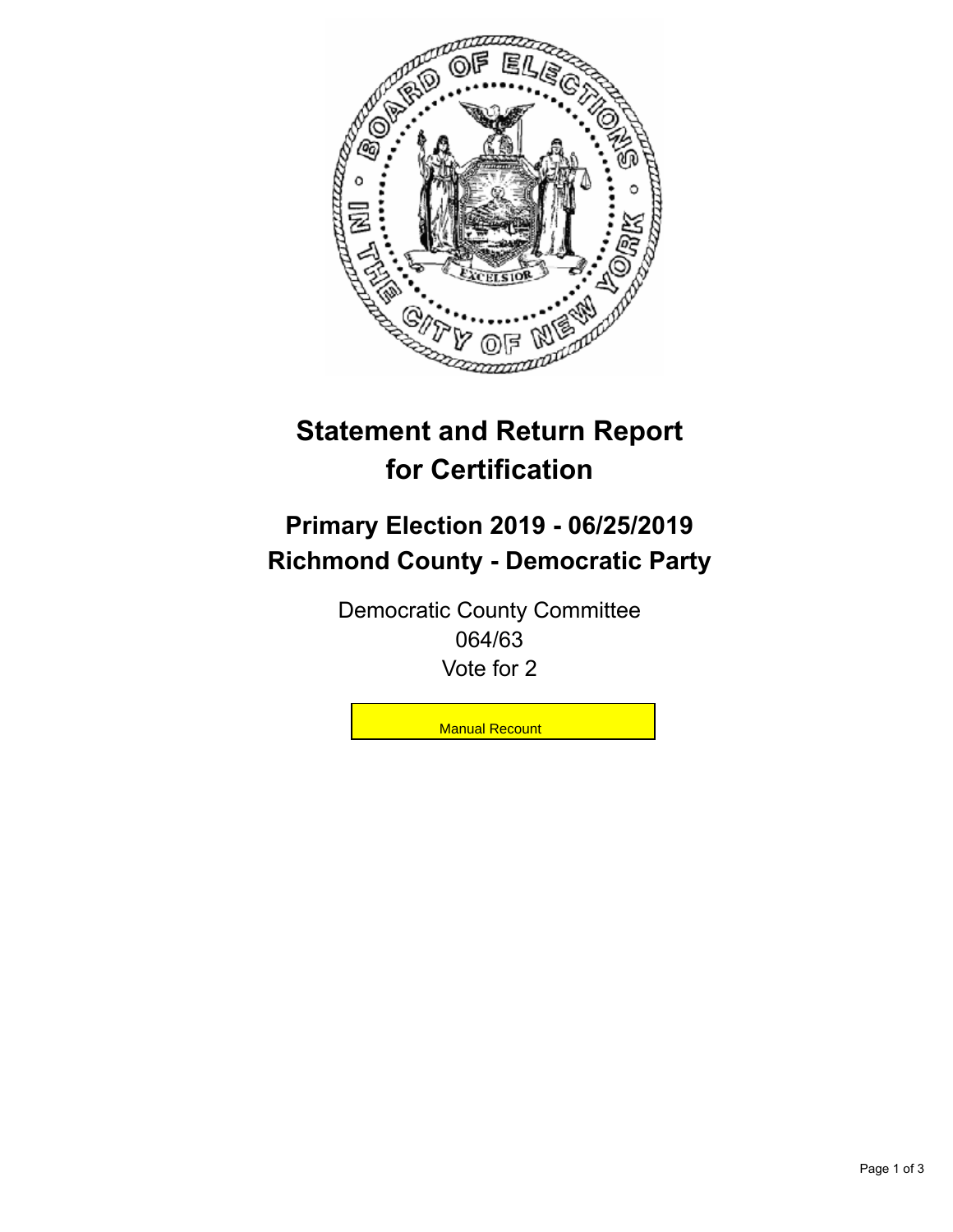

## **Assembly District 63**

| <b>PUBLIC COUNTER</b>                                    | 16       |
|----------------------------------------------------------|----------|
| <b>MANUALLY COUNTED EMERGENCY</b>                        | 0        |
| ABSENTEE / MILITARY                                      | 0        |
| AFFIDAVIT                                                | $\Omega$ |
| <b>Total Ballots</b>                                     | 16       |
| Less - Inapplicable Federal/Special Presidential Ballots | 0        |
| <b>Total Applicable Ballots</b>                          | 16       |
| <b>MIRIAM C. CUSICK</b>                                  | 11       |
| ELIZABETH J. MCTIGUE                                     | 13       |
| <b>JUSTINE BELLO</b>                                     | 2        |
| <b>KAITLIN BELLO</b>                                     |          |
| <b>Total Votes</b>                                       | 27       |
| Unrecorded                                               | 5        |